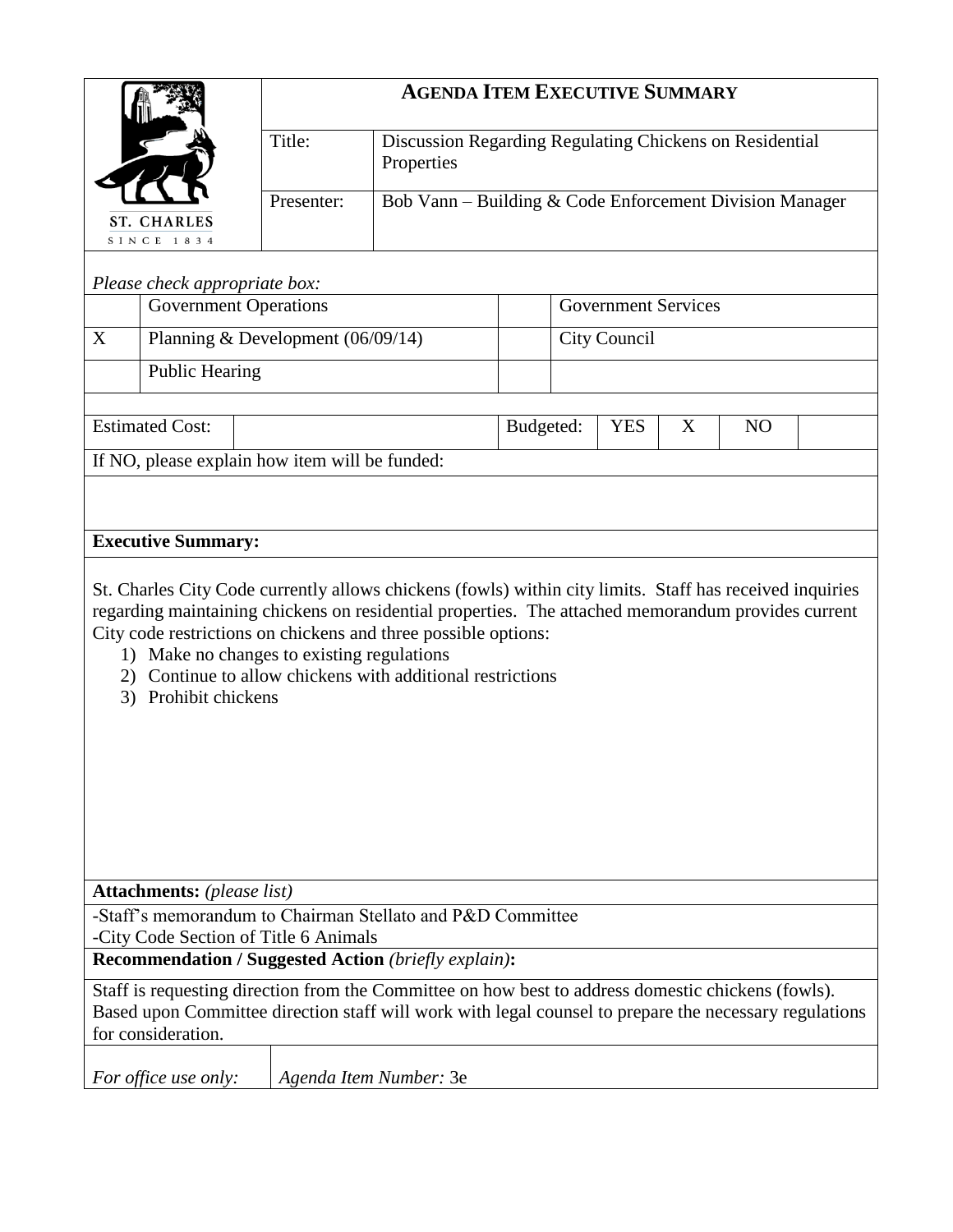# **Community & Economic Development Building & Code Enforcement Division**

**Phone: (630) 377-4406 Fax: (630) 443-4638**





| Date: | May 19, 2014                                                                        |
|-------|-------------------------------------------------------------------------------------|
| To:   | <b>Chairman Dan Stellato and</b><br>members of the Planning & Development Committee |
| From: | <b>Bob Vann, Building and Code Enforcement Division Manager</b>                     |
| Cc:   | Rita Tungare, Director of Community & Economic Development                          |
| RE:   | Discussion regarding regulating chickens on residential properties                  |

Recently there has been a heightened interest in acquiring and maintaining chickens on residential properties within the City of St. Charles. The City's current regulations in Title 6 of the City Code entitled, Animals, Section 6.12.080 "Animals Prohibited in the City", identifies animals that are not allowed within the city limits, unless permitted under certain circumstances. City Code does allow birds and fish within the City and based upon this, chickens (fowls) are defined as birds; therefore chickens are permitted within city limits.

There are specific limitations that are in place that restrict property owners on how chickens are used.

- 1) Chickens cannot be part of an agriculture process or business.
- 2) No retail sales of agricultural products shall be conducted on the property.
- 3) The selling of chickens is prohibited.
- 4) Chickens (or animals) shall be classified as a nuisance if they are found emitting loud noises excessively for an extended and uninterrupted period of time, or creating noxious or offensive odors.

In recent years the occupancy of chickens on residential properties has become a growing issue among several communities; but for the City of St. Charles the presence of residential chickens has been existing for 20+ years. For the most part, they have been self-regulated.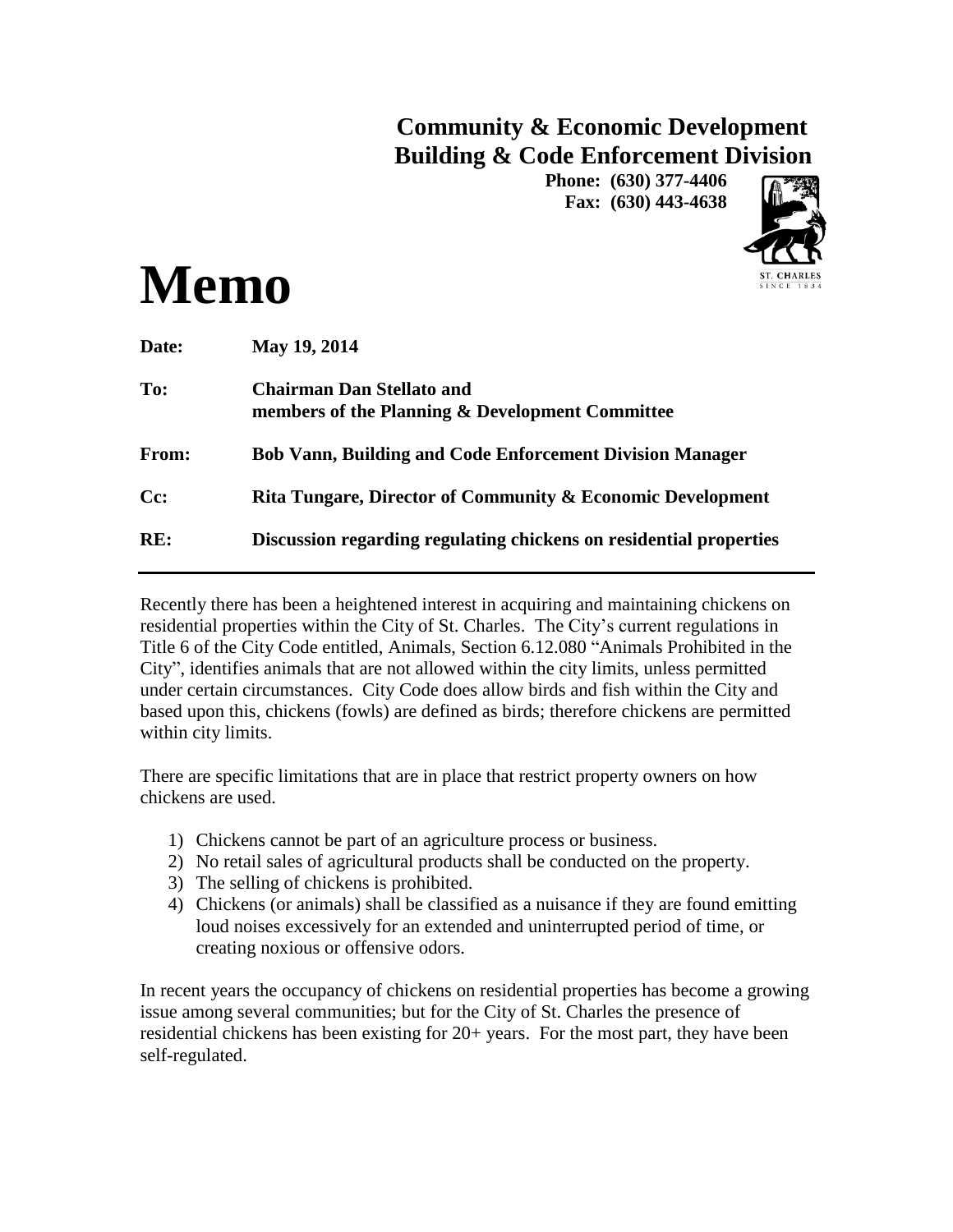Memorandum Planning &Development Committee Discussion on Chicken Regulations Page 2

City staff has received a very limited number of complaints; however, recently, we have received more inquiries and heard concerns regarding chickens on residential properties.

Staff has researched regulations from other communities and offers the following three options:

- 1) Make no changes to the existing regulations and continue the same practice.
- 2) Continue to allow chickens on residential properties with additional restrictions in place, such as:
	- a. Limit the number
	- b. Confinement requirements
	- c. Restrict to certain Zoning Districts in which lots are larger
	- d. For personal use only
	- e. Prohibit roosters
	- f. Other criteria that the Committee would like to consider
- 3) Prohibit chickens all together within City limits.

Staff believes this may be a continuing issue in the foreseeable future and we are looking for direction from the Committee on how to best address domestic chickens. Based on the Committee direction, staff will then work with legal counsel to prepare the necessary regulations for consideration.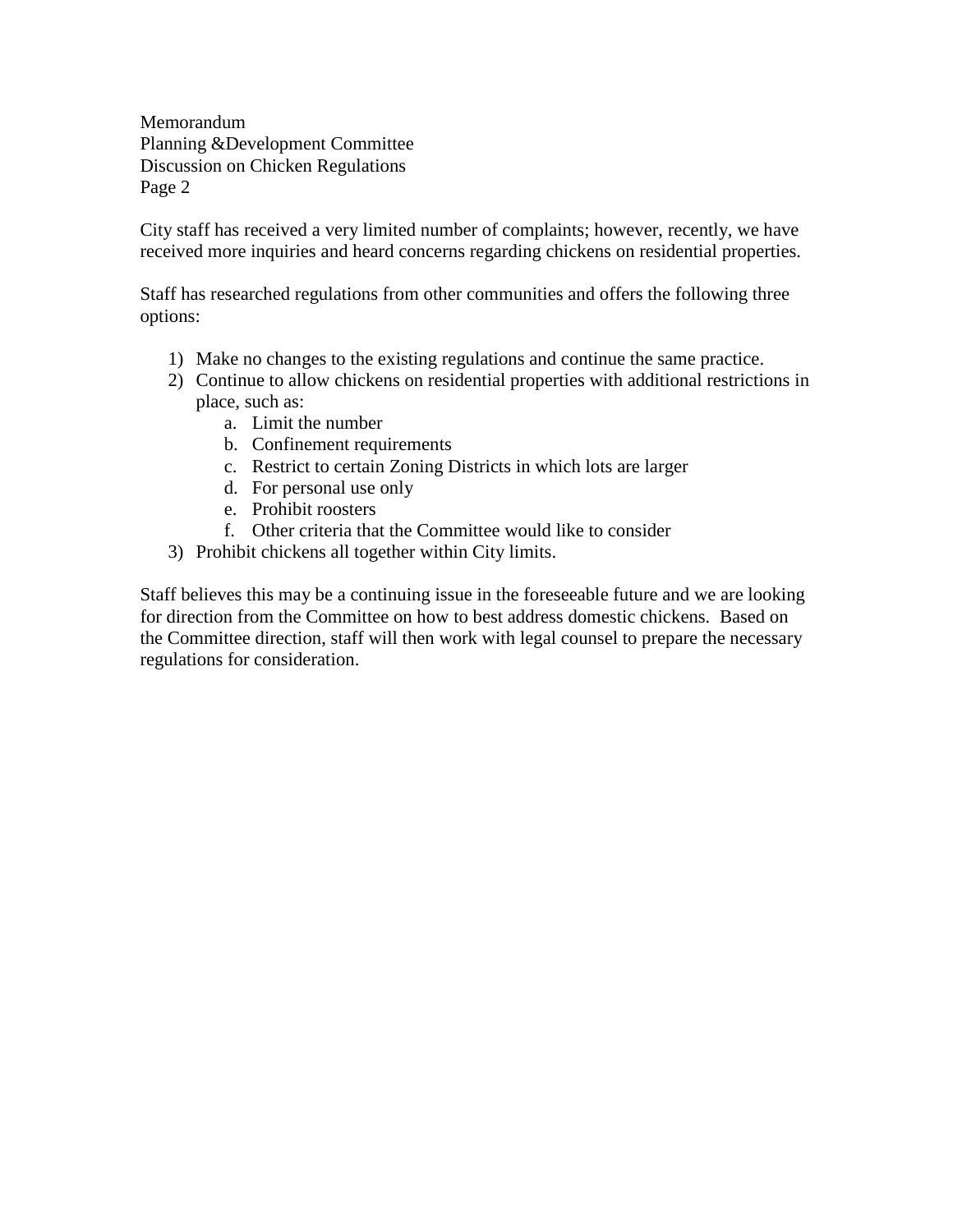# **REGULATIONS**

## 6.12.050 Removal of excreta - Owner's responsibility.

No owner shall fail to remove excrement deposited by his pet upon the public ways or within the public places of the city or upon the premises of any person other than the owner's without that person's consent. This section shall not apply to a blind person while walking his or her guide dog. (Ord. 1977-M-11 (part): prior code  $\S$  20.37.)

#### 6.12.060 **Nuisances.**

An animal shall be classed as a nuisance, and its owner held in violation of this title, when such animal shall commit and repeat any of the following acts:

- Molesting persons or moving vehicles by chasing or barking or otherwise encumbering them; A.
- **B.** Attacking other animals that are being maintained in a lawful and otherwise proper way on the premises of their owner(s) or that are in the ordinance-prescribed control of their owners away from their home premises;
- C. Damaging property other than that of the owner;
- D. Barking, whining, howling or otherwise emitting loud noises excessively for an extended and uninterrupted period while on the property of the owner or within the confines of the owner's residence or other enclosed building on the owner's property;

**E.** Creating noxious or offensive odors.

(Ord. 1979-M-48 § 1; Ord. 1977-M-11 (part): prior code § 20.38.)

#### 6.12.070 Dead animals deemed nuisances when.

It also shall be classed as a nuisance for any person to leave in or throw into any public way, public place or public water or to bury within the city the body or any part thereof of any dead or fatally sick or injured animal, or to display the unpreserved body or any unpreserved part of the dead animal in a place where it may be dangerous to the life or detrimental to the health of any animal or person. (Ord. 1977-M-11) (part): prior code  $\S$  20.39.)

#### 6.12.080 Animals prohibited in the city.

It is unlawful to keep any pigs, swine, sheep, cattle, goats, or similar animals, or any naturally wild animals other than birds and fish within the city unless allowed by the zoning ordinance of the city, unless same shall be properly and safely confined in zoological parks, performing animal exhibitions, educational institutions, veterinary hospitals, or animal shelters licensed under the Animal Welfare Act of the State. (Ord. 1977-M-11 (part): prior code § 20.40.)

### 6.12.090 Selling rabbits or fowl as novelties prohibited.

No person shall sell, offer for sale or give away as a pet any rabbit or fowl that has been dyed, colored or otherwise treated to impart an artificial color thereto. Baby chicks, ducklings, goslings and turtles shall not be sold, offered for sale, bartered or given away as pets or novelties. (Ord. 1977-M-11 (part): prior code §  $20.41.$ 

### 6.12.100 Using animals for prizes or attracting trade prohibited.

No person shall give away any animal, as defined in Section 6.04.020, as a prize or as an inducement to enter any competition or contest or place of amusement, or offer such as an incentive to any business agreement for the purpose of attracting trade. (Ord. 1977-M-11 (part): prior code  $\S 20.42$ .)